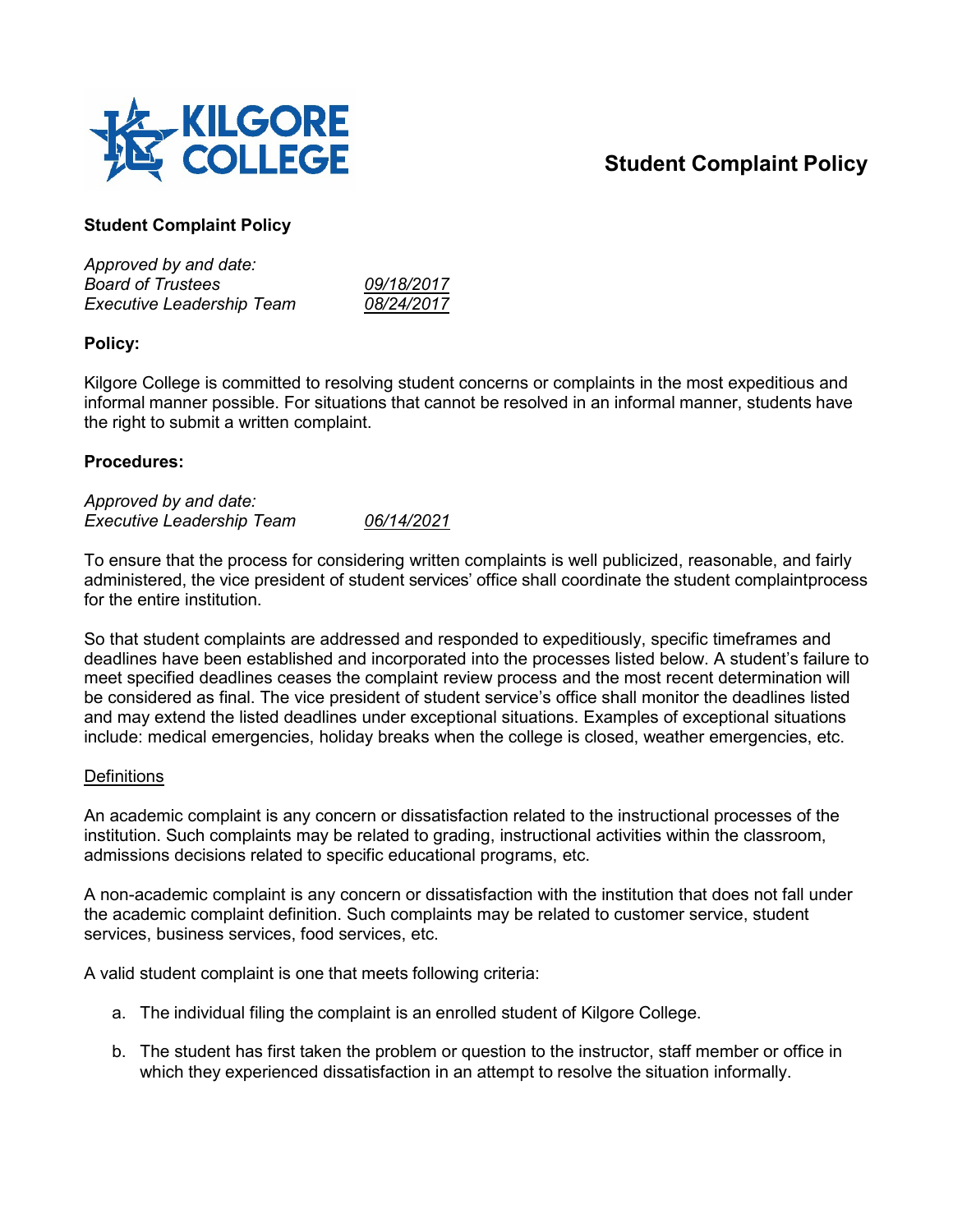c. The student completes a standard, online written complaint form. Partial, incomplete, or anonymously submitted Student Complaint Forms will not be accepted as valid.

#### Exclusions to the Complaint Process

The following issues are excluded from the complaint process and are handled by specific departments to ensure compliance with local, state and federal laws:

- a. Claims of discrimination, harassment or sexual misconduct. These should be addressed through the Student Grievance Procedures that are coordinated by the College's Title IX Administrator.
- b. Financial Aid Appeals. An appropriate appeals process is available through the Office of Financial Aid and Scholarships.
- c. Residency Appeals. An appropriate appeals process is available through the Office of Admissions and Registrar.

#### Academic Complaint Procedures

Step 1. Students must first take problems or questions to the instructor with whom they are experiencing the concern, as most problems can be resolved in an informal manner. To ensure a reasonable and prompt response to a student concern, this should occur within one week after the occurrence of the event or situation giving rise to the complaint.

Step 2. If the student and the instructor are unable to find a solution to the problem, the student must make an appointment to visit with the appropriate department chair/program director within three working days of meeting with the instructor in an attempt to informally resolve the situation.

• Note: Students who do not address their concerns within the time limits stated above retain their rights to proceed through the complaint process. However, it must be noted that unreasonable delays will have an impact on the decision making process, as information, memories, and other pertinent details deteriorate over time.

Step 3. If the student and the department chair/program director are unable to resolve the situation informally, the student may file a formal written complaint by completing the online Student Complaint Form, provided on the Kilgore College website, within three working days of meeting with the department chair/program director.

The student will complete the online Student Complaint form, including the student's electronic signature, and attach any appropriate written documentation to the form. Partial, incomplete, or anonymously submitted Student Complaint Forms will not be accepted.

• Note: At any point in steps 1 - 3, the appropriate instructional division dean may intervene in order to expedite the process for the benefit of the student.

Step 4. Upon receipt of a valid, written student complaint, the vice president of student service's will log the complaint and forward it to the appropriate instructional division dean.The instructional division dean will investigate the situation and will then communicate the decision to the student via email to the student's official Kilgore College email address.

If the instructional division dean determines it is in the best interest of the student to conceal the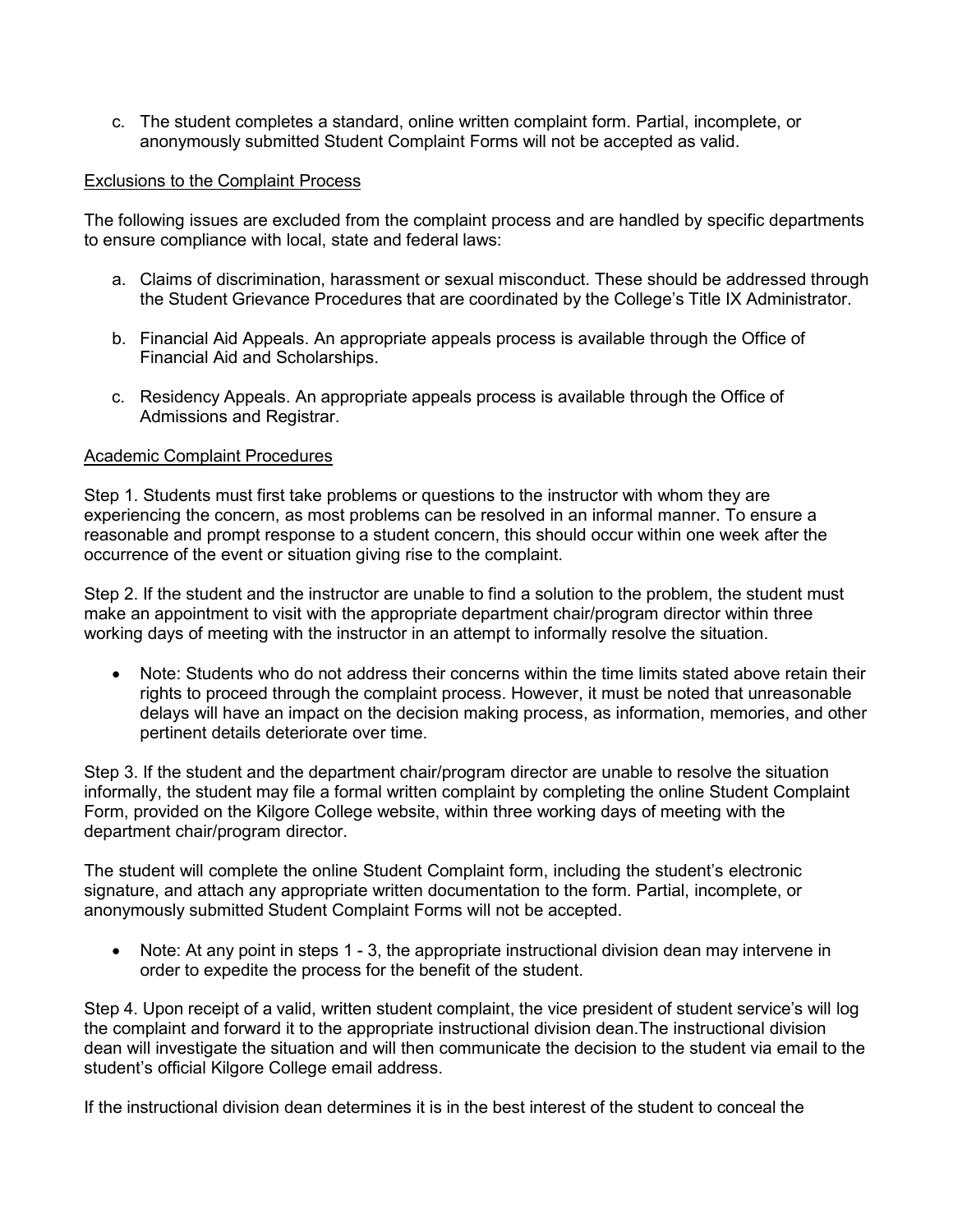student's identity from the instructor on whom the complaint is filed, the dean will write a redacted account of the complaint on a separate document and present it to the instructor. The instructor may write a follow-up document, which will become part of the written complaint record.

Step 5. If the student is not satisfied with the decision of the instructional division dean, the student will notify the vice president of instruction via email of his/her desire for a review of the process. This request must be submitted within three working days of receiving a formal response from the dean. The vice president of instruction will review the issue with regard to proper policy and procedure adherence.

Step 6. The vice president of instruction will communicate the decision via email to the student's official Kilgore College email address. The decision of the vice president is final and concludes the academic complaint process.

# Non-Academic Complaint Procedures

Step 1. Students must first take problems or questions to the staff member with whom they are experiencing the concern, as most problems can be resolved in an informal manner. To ensure a reasonable and prompt response to a student concern, this should occur within one week after the occurrence of the event or situation giving rise to the complaint.

Step 2. If the student and the staff member are unable to find a solution to the problem, the student must make an appointment to visit with the appropriate department supervisor within three working days of meeting with the initial staff member in an attempt to informally resolve the situation.

• Note: Students who do not address their concerns within the time limits stated above retain their rights to proceed through the complaint process. However, it must be noted that unreasonable delays will have an impact on the decision making process, as information, memories, and other pertinent details deteriorate over time.

If a student organization or another student is involved, the appointment should be made with the organization's sponsor or other appropriate authority. The vice president of student service's office will assist in identifying the appropriate authority to which complaints shall be directed.

• Note: At any point in steps 1 or 2, the vice president of student services may intervene in order to expedite the process for the benefit of the student.

Step 3. If the student and the department supervisor are unable to resolve the situation informally, the student may file a formal written complaint by completing an online Student Complaint Form within three working days of meeting with the department supervisor.

The student will complete the online Student Complaint form, including the student's electronic signature, and attach any appropriate written documentation to the form. Partial, incomplete or anonymously submitted Student Complaint Forms will not be accepted

Step 4. Upon receipt of a valid, written student complaint, the vice president of student services will log the complaint and will either review the issue with regard to proper policy and procedure.

If the vice president of student services determines it is in the best interest of the student to conceal the student's identity from the staff member on whom the complaint is filed, the vice president will write a redacted account of the complaint on a separate document and present it to the staff member. The staff member may write a follow-up document, which will become part of the written complaint record.

• Note: In the event that the vice president of student services is thesubject of the complaint, the dispute will proceed to the vice president of instruction, following the procedures above.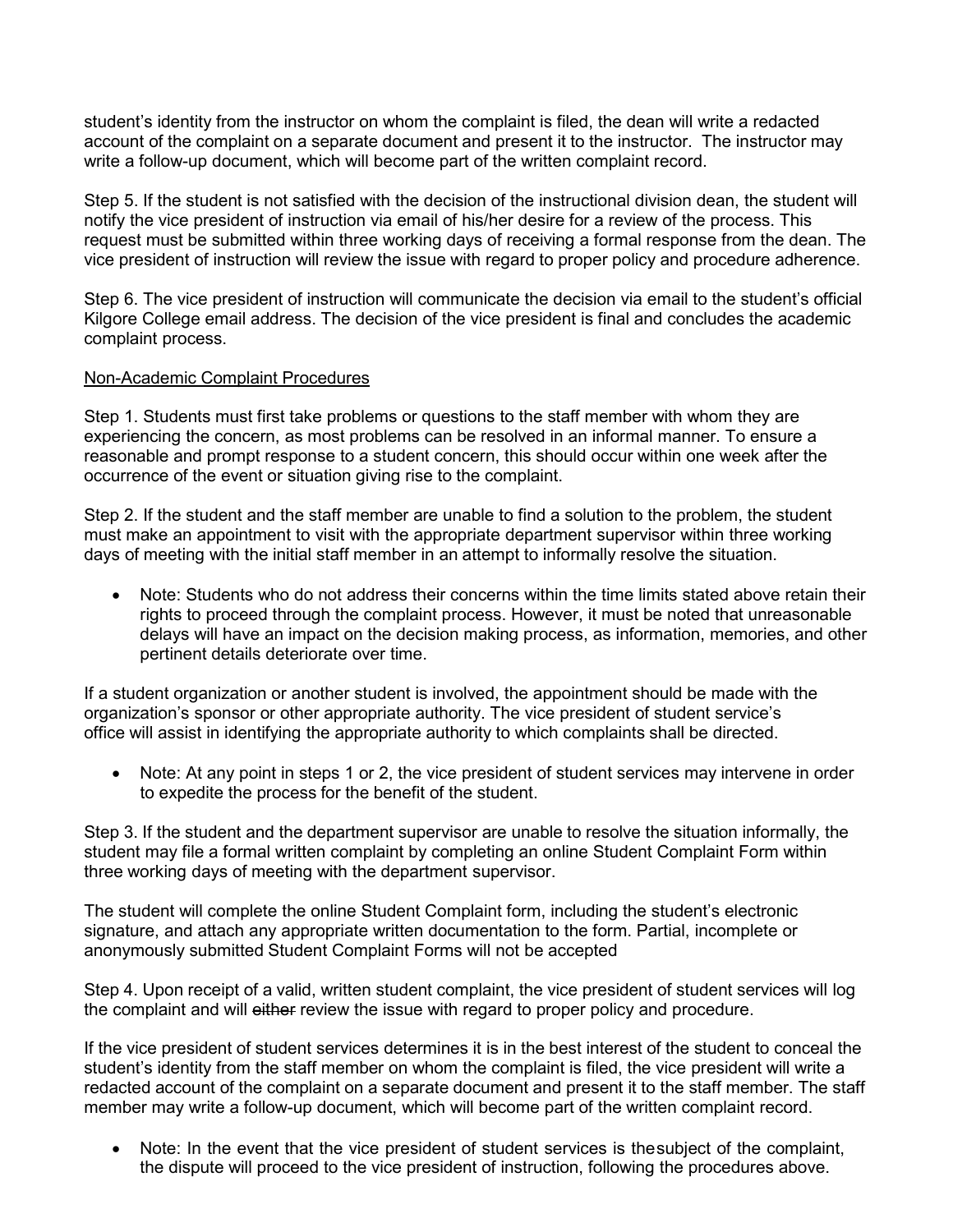Step 5. The vice president of student services will communicate the decision via email to the student's official Kilgore College email address. The decision of the vice president is final and concludes the nonacademic complaint process.

## Accommodations for Distance and Off-Site Students

To ensure that distance and off-site learners have the same opportunity to have complaints addressed and responded to in an expeditious manner, the above described procedural steps may be completed via telephone or email conversations.

#### Record Keeping and Records Retention

Upon conclusion of each student complaint process, the complaint file, including all information and correspondence related to the review and resolution of issue, will be forwarded to the office of the VPSD for retention for a period of two years after final resolution of the complaint.

## Visual Depiction of the Complaint Process

A flow chart depicting the above student complaint procedures follows.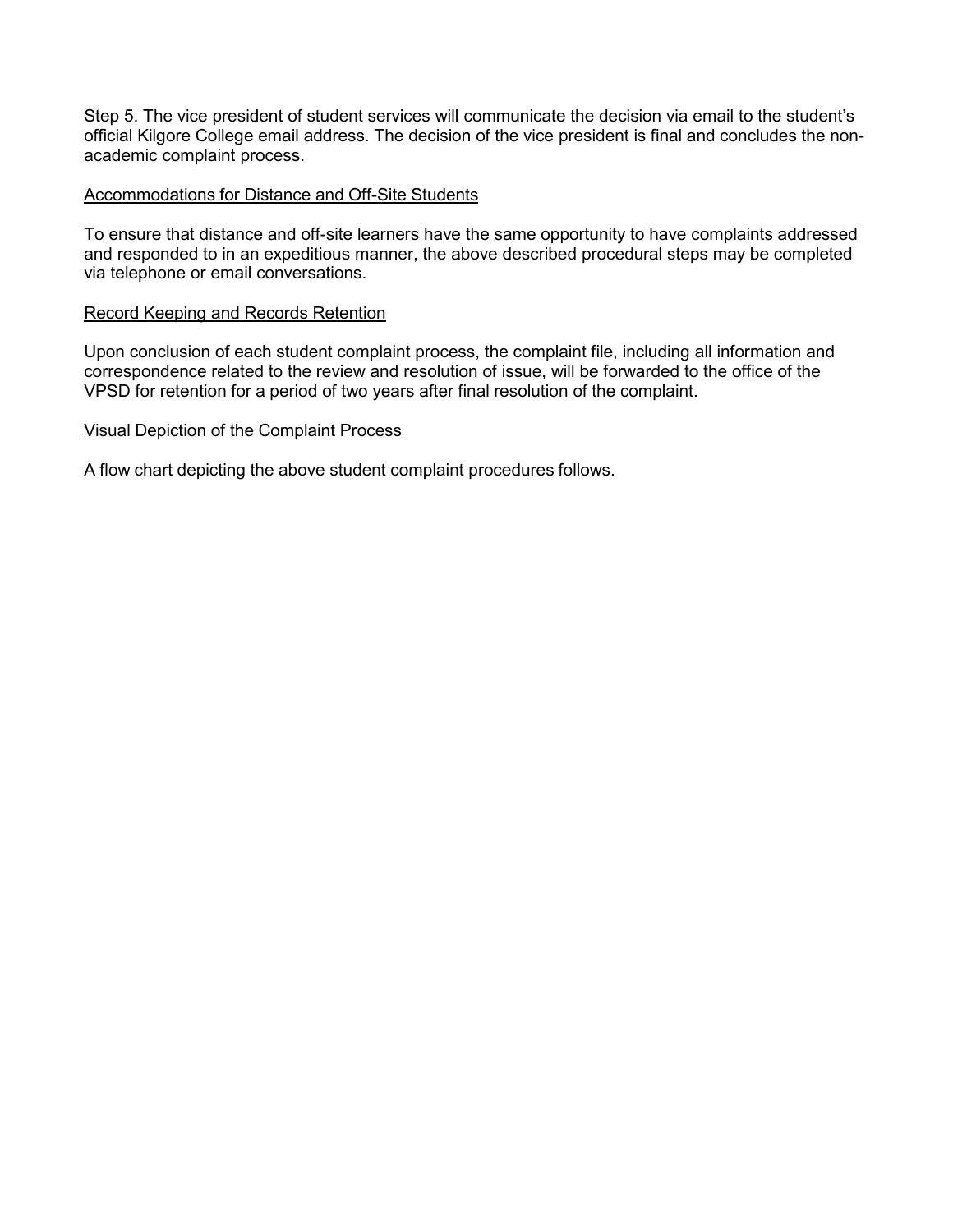